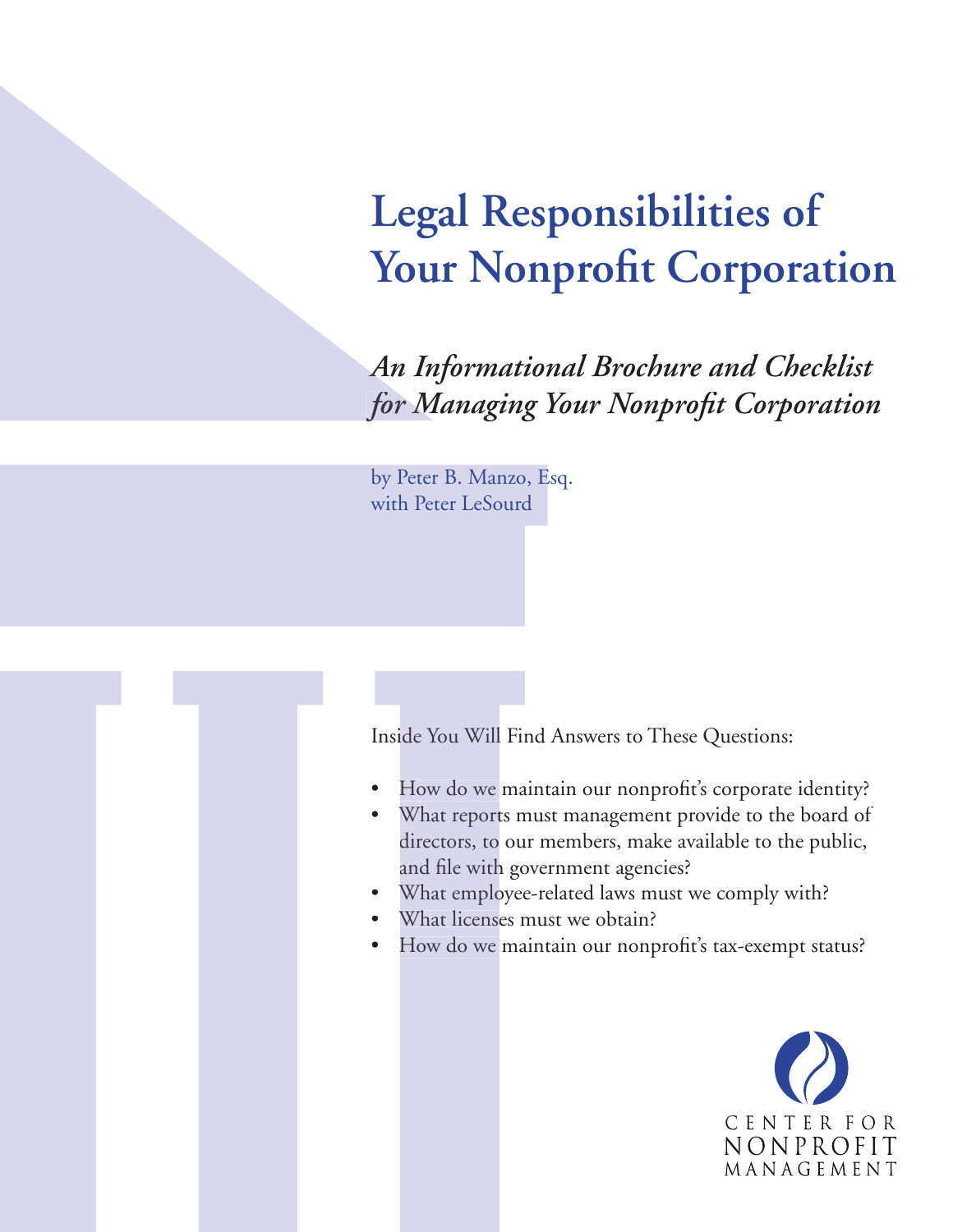## Legal Responsibilities of Your Nonprofit Corporation: **An Informational Brochure and Checklist for Managing Your Nonprofit Corporation**

© Copyright 2005 by the Center for Nonprofit Management. All rights reserved. No part of this publication may be reproduced or transmitted in any form or by any means electronic or mechanical, including photocopy, recording, xerography, or by any information storage or retrieval system without permission in writing.



606 S. Olive Street, Suite 2450 Los Angeles, CA 90014-1634 Tel: 213-623-7080 Fax: 213-623-7460 main@cnmsocal.org www.cnmsocal.org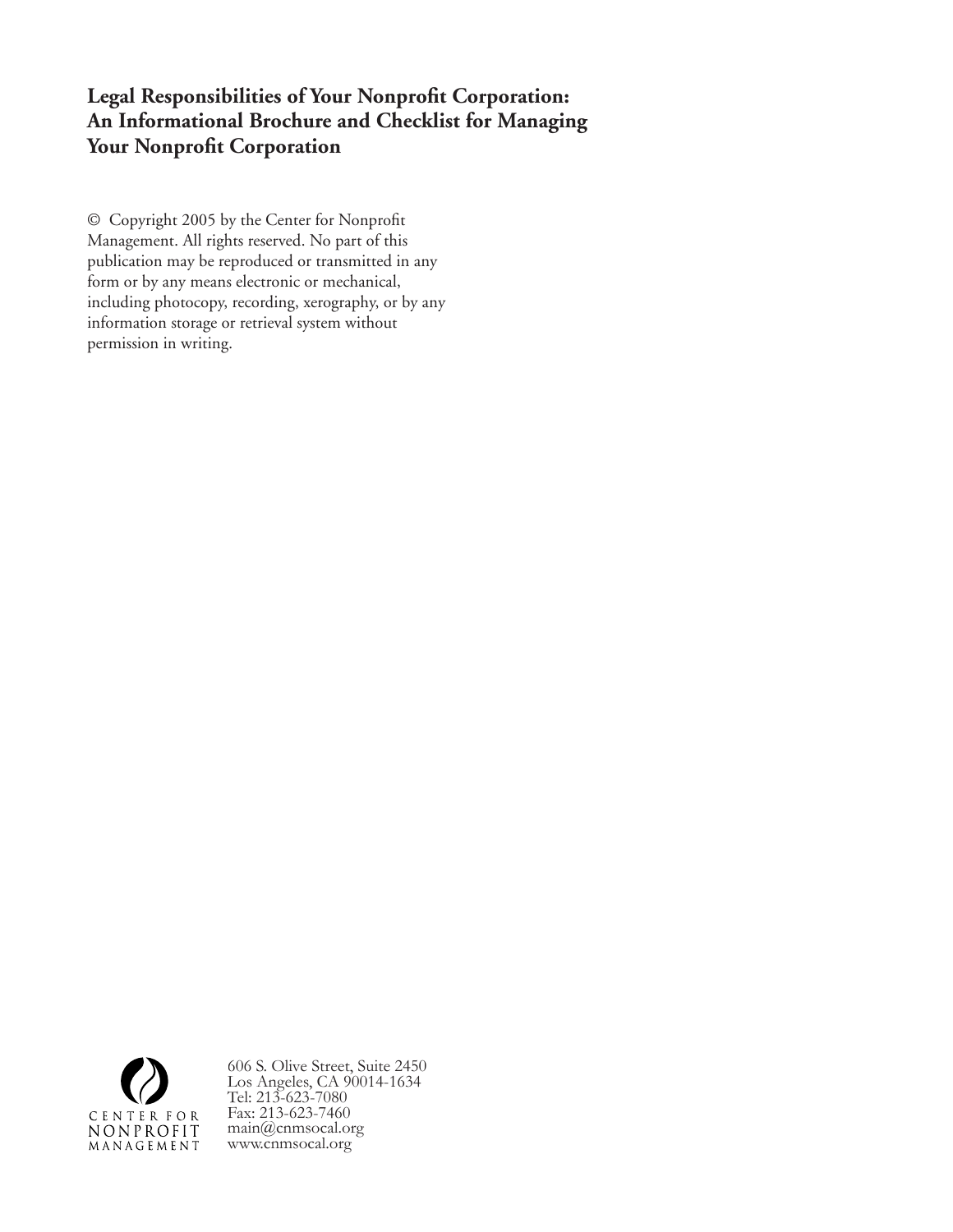# **Introduction**

Now that your nonprofit public benefit corporation has been formed, it will face a number of ongoing legal responsibilities. It is very important that these legal requirements be satisfied in order to maintain your corporate tax-exempt status and to protect the corporation's directors and officers from legal liability. The purpose of this brochure is to provide guidelines for carrying out these responsibilities. (Note that it does not discuss the responsibilities of private foundations.)

These guidelines come from the California Corporations Code, the California Revenue and Taxation Code, other California laws, and the Internal Revenue Code. This brochure is not intended to be all-inclusive. However, it should make you aware of some of the major legal responsibilities of corporate life, and should highlight areas that will require further attention.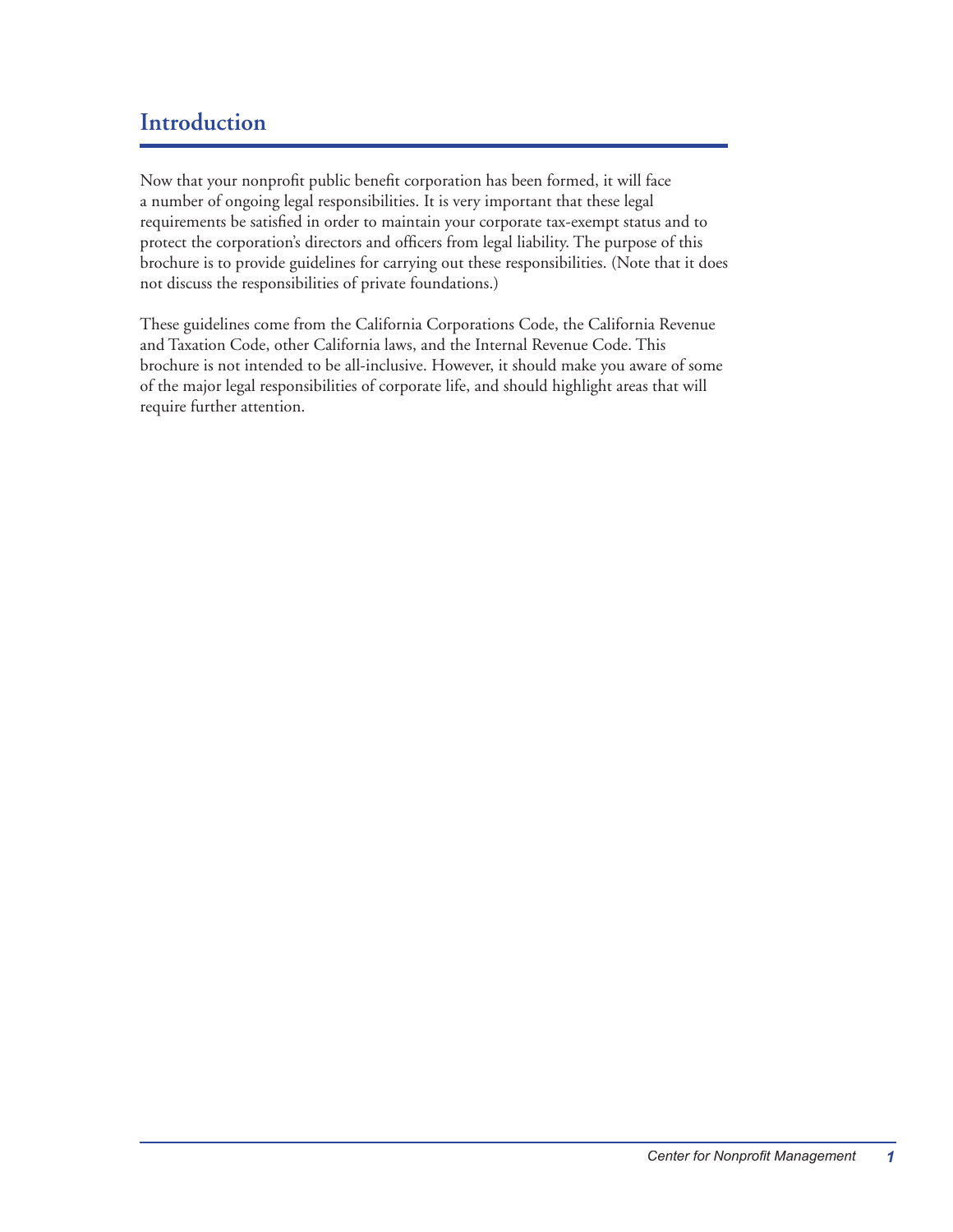# **Overview of corporate governance**

## **Control**

**11.1999 rdeam**<br>**11.1999 rdeam**<br>**11.1999 rdeam**<br>**11.1999 rdeam**<br>**11.1999 rdeam**<br>**11.1999 rdeam**<br>**11.1999 rdeam**<br>**11.1999 rdeam**<br>**11.1999 rdeam**<br>**11.1999 rdeam**<br>**11.1999 rdeam**<br>**11.1999 rdeam** Control of a nonprofit organization is vested in a governing board of directors or trustees. The board's responsibility is to see that the organization fulfills its purpose. To this end, the board makes final decisions regarding the direction and staffing of the organization. Board members do not act as individuals, but must act as a group. No one should be guaranteed permanent tenure on a board, and the board may decide it is necessary to fire an executive or to remove board members. This means that no single person, not even the founder, can control a nonprofi t organization. Board members should be supporters of the organization who donate their time and money to its purpose. Under California law, fewer than half of the members of the board of directors of a public benefit nonprofit can be paid employees or officers, or related to other persons who are paid employees or officers.

## **Accountability**

The California Attorney General has power to oversee the operations of public benefit corporations and can even take a corporation to court to make sure it complies with the law. Nonprofit organizations are accountable to the public and must file annual information returns with federal and state governments. These returns report the financial operations of nonprofit organizations, including the salaries of the five highest paid non-officer employees. In addition, various organizational documents must be made available for public review.

# **What procedures must our board of directors follow to maintain our corporate identity?**

procedures 1<br> **22**<br> **22**<br> **22**<br> **22**<br> **22**<br> **22**<br> **22**<br> **22**<br> **22**<br> **22**<br> **22**<br> **22**<br> **22**<br> **22**<br> **22**<br> **22**<br> **22**<br> **22**<br> **22**<br> **22**<br> **22**<br> **23**<br> **24**<br> **24**<br> **24**<br> **24**<br> **24**<br> **24**<br> **24**<br> **24**<br> **24**<br> **24**<br> **24**<br> **24**<br> **24** One of the greatest advantages of corporate status is limited liability. Limited liability means that directors, trustees, officers, employees, and members in most cases are not personally liable for corporation's actions, omissions, or obligations (such as debts). (Be aware, however, that there are exceptions to this rule.)

Maintaining this corporate status and its privileges, such as limited liability, requires that the corporation act like a corporation, and not like a mere collection of associated individuals. This demands thorough record-keeping, careful financial accounting, and most importantly, a corporate decision-making process.

## **Regular Board Meetings**

Major decisions that affect the corporation as an entity (as opposed to decisions that affect the corporation's day-to-day operations) should be made by the entire board of directors. Regular board meetings provide the appropriate forum for making such decisions. While there is no statutory requirement as to how often the board should meet, four meetings a year is fairly typical. If issues that require board action should arise between meetings, the proper procedure for calling a special meeting can be found in your corporate bylaws. Follow this procedure if such an issue arises.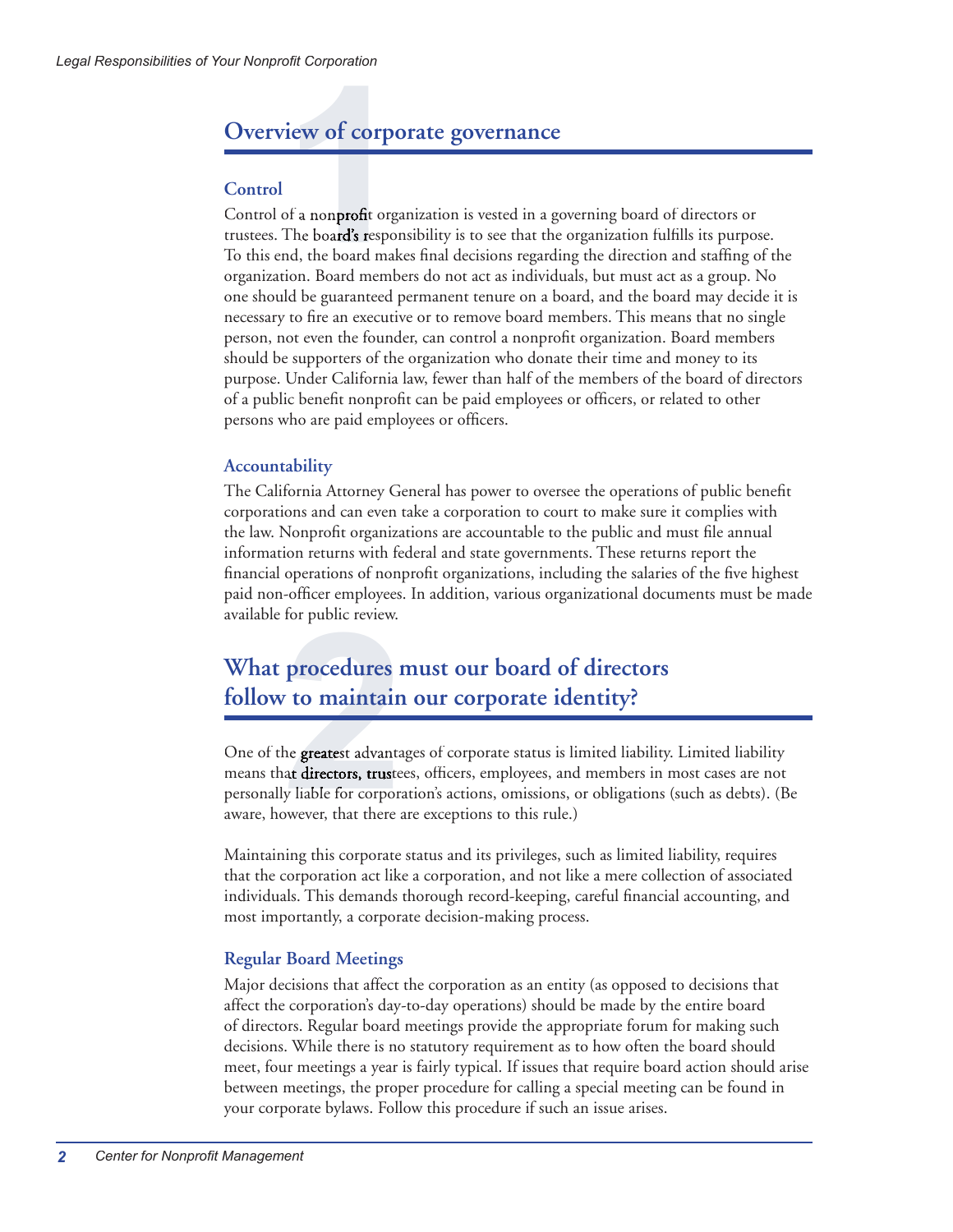*Remember: It is necessary to operate in a formal corporate manner to keep your tax exemption and limited liability.*

Thorough minutes of each meeting should be taken and stored with the official corporate documents. Thorough record keeping is very important, especially if your corporation should ever face a challenge to its tax-exempt status or any other legal challenge.

Matters appropriate for action by the board of directors include:

- election of officers;
- approval of important decisions, including approval of budgets and fundraising plans, review of cash flow needs, approval of major grant proposals, review and approval of financial statements, approval of investments, opening and closing of corporate accounts, designation and change of corporate officers authorized as signatories on bank accounts, and so forth;
- approval of important contracts and leases;
- amendment of bylaws and articles of incorporation. (Note: If the corporation has voting members, they may have the right to vote on accepting such changes.)
- appointment of board committees;
- electing directors and filling vacancies (Note: If the corporation has voting members, they elect directors);
- oversight and review of the activities of the executive director;
- compliance with governmental reporting requirements;
- retaining auditors;
- defending or bringing legal actions;
- approving indemnification of corporate directors, officers, and other agents; and
- other strategic policy or fiscal matters not already delegated to an officer or committee of the full board of the corporation.

## **Directors' Duty of Care**

The board of directors is generally responsible for managing the corporation. Although the directors may delegate some of the management functions to others, such as an Executive Director, the acts of such delegates must always be under the board's oversight and control. In addition, the actions of the Board and management must never violate the Articles of Incorporation or Bylaws.

Each director has a duty to the corporation to act in a manner he or she believes to be in the best interests of the corporation. In the case of nonprofits, this means a fiduciary duty to be faithful to the public good over your personal interests. The director must exercise reasonable oversight and inquiry, which means that he or she must act as an ordinarily prudent person would act under similar circumstances. In performing his or her duties, the director may rely on information, opinions, reports, or other statements prepared by others, both inside and outside the organization, so long as the director has a reasonable basis for belief in the presenter's reliability, competence, expertise, and integrity. A director may not rely on information if he or she has knowledge of facts that makes it unreasonable for him or her to rely on the information.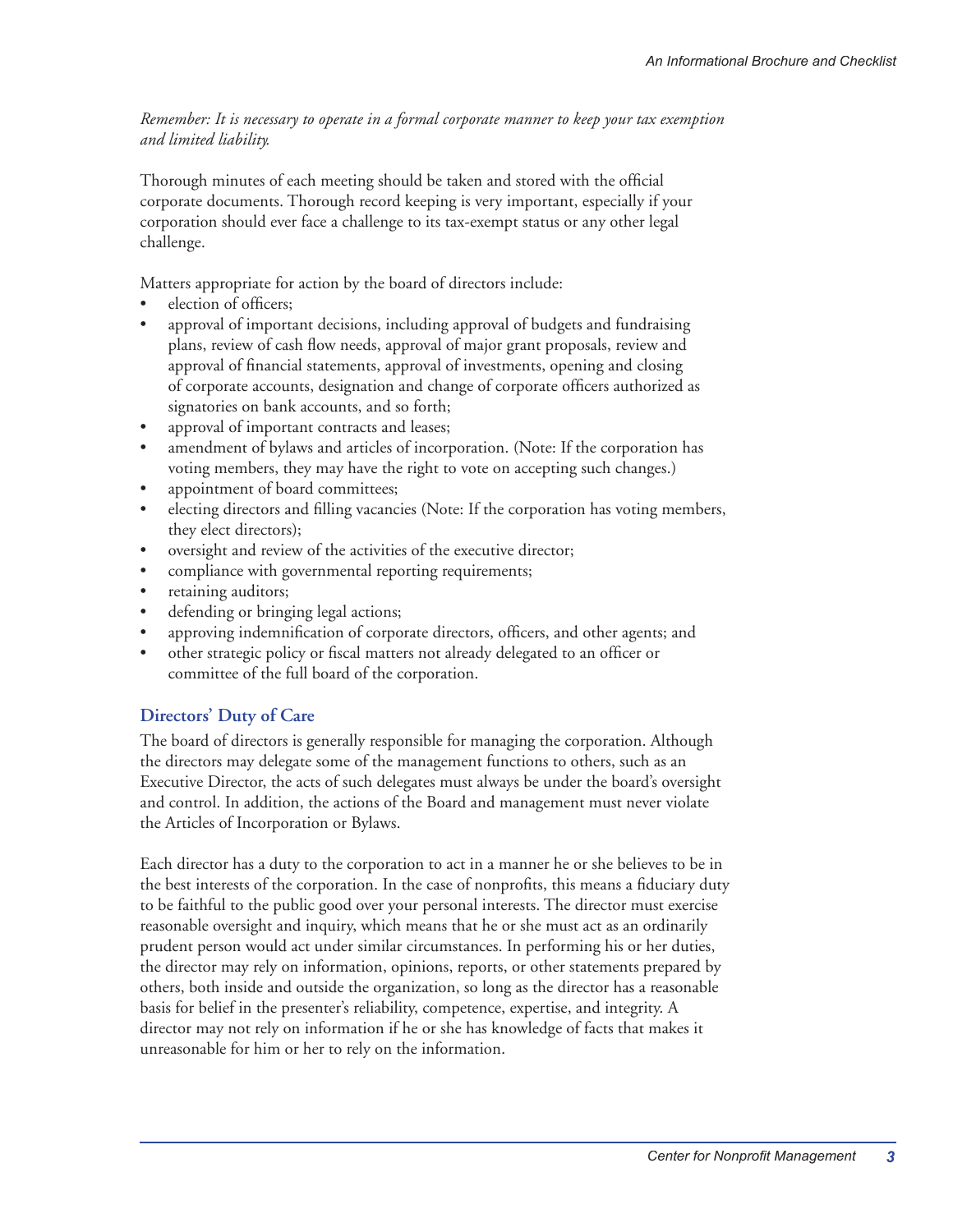Directors involved in decisions concerning complicated financial transactions and investment holdings should familiarize themselves with the California Corporations Code § 5240, which details the special responsibilities of such directors when approving investments of the nonprofit corporation's assets.

## **Financial Oversight**

Accurate financial records are critical to maintaining your nonprofit's corporate identity and tax-exempt status. You must establish a corporate bank account and keep these funds separate from the personal funds of those who manage the corporation or serve on its board. Make sure you pay the organization's expenses directly from the corporate bank account. Try to maintain enough money in the corporate account to pay any foreseeable debts and liabilities that arise in the course of normal organization activities. Finally, be certain to save all of the financial records of your corporation.

In addition, at every meeting of the Board of Directors, management should provide an unaudited financial statement showing actual year-to-date income and expenses as compared to the budget, by budget line item.

Nonprofit organizations that report to the California Attorney General<sup>1</sup> and have annual gross revenues over \$2 million, must have an annual independent CPA audit done, which must be made available for public inspection within nine months after the close of the nonprofit's fiscal year. The Board of such an organization must have an audit committee, the majority of whose members are not finance committee members. It cannot include the CEO, CFO, the Treasurer, or staff members. If a nonprofit organization's annual gross revenues are less than \$2 million, but the organization nevertheless has an annual independent audit performed, it also must make that audit available for public inspection within nine months of the end of its fiscal year. (See page 7 for a general discussion of the public's right to inspect your records).

The governing board or authorized board committee of all nonprofits, regardless of gross revenues, must annually review the compensation of both the CEO and CFO "to assure that it is just and reasonable."

# **What periodic reports must management provide?**

**3** Various laws require management to make periodic private internal reports to your nonprofit's directors and members, to make periodic public reports to state agencies, to file various state and federal informational and tax returns, and to keep certain records available for public inspection. See Table 1 for details.

<sup>1</sup> This excludes hospitals and health and service plans, educational institutions (schools and universities), and religious organizations.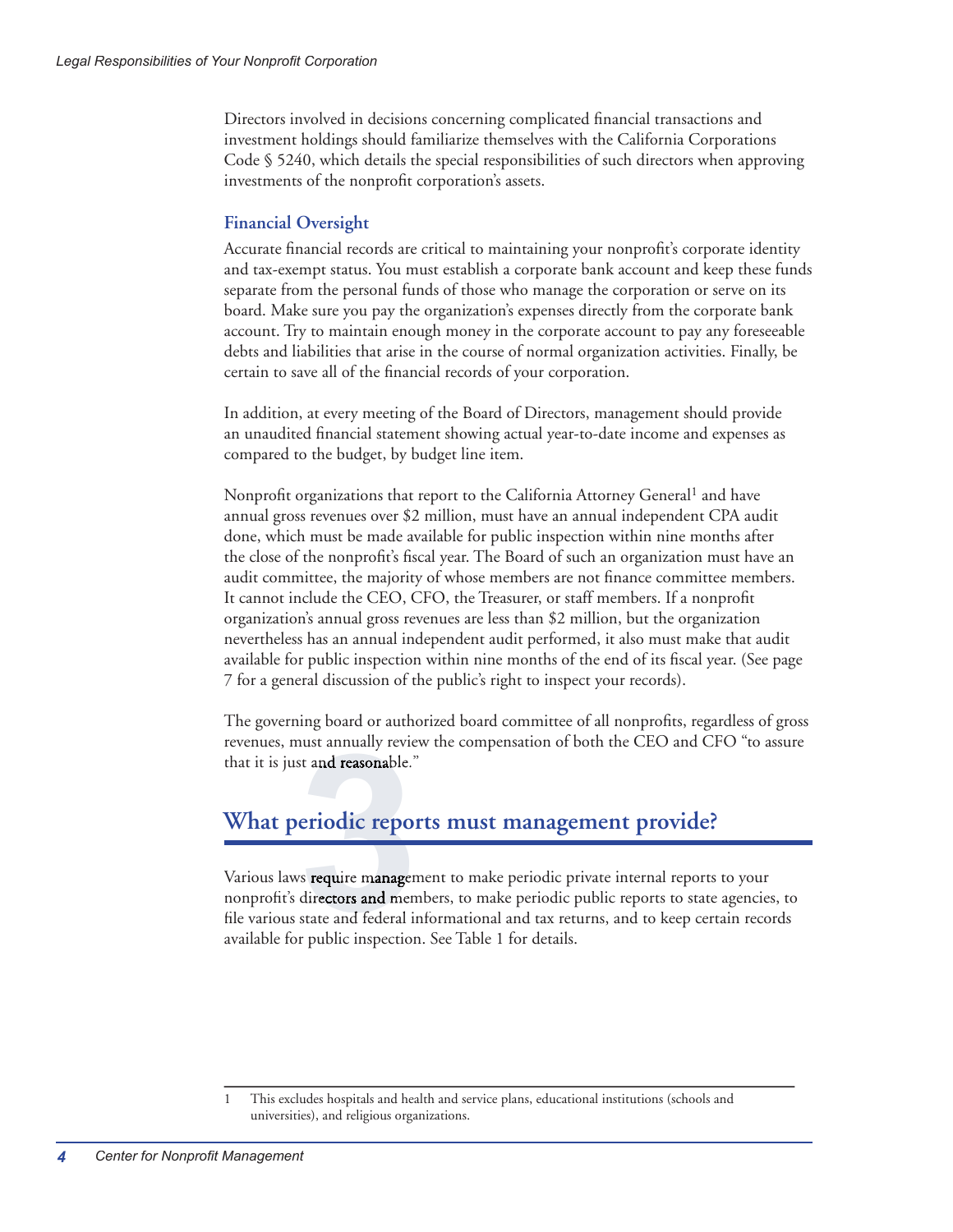| <b>Description</b>                                             | <b>Contents</b>                                                                                     | <b>To Whom</b>                                                                           | <b>Deadline</b>                                                                                                             | <b>Filing Fees</b>                                                                                         |
|----------------------------------------------------------------|-----------------------------------------------------------------------------------------------------|------------------------------------------------------------------------------------------|-----------------------------------------------------------------------------------------------------------------------------|------------------------------------------------------------------------------------------------------------|
| Annual Report/<br>Annual Financial<br>Information              | Report on financial<br>condition and<br>loans to insiders or<br>other transactions <sup>2</sup>     | Board of Directors/<br>$M$ embers $3$                                                    | Within 120 days of<br>fiscal year end                                                                                       | Not applicable                                                                                             |
| Statement of Do-<br>mestic Nonprofit<br>Corporation            | Secretary of State<br>mails form each<br>vear. Contact<br>office if not re-<br>ceived. <sup>4</sup> | California Secre-<br>tary of State                                                       | 90 days after<br>incorporation;<br>then every other<br>year no later than<br>end of month of<br>incorporation               | \$20; \$50 penalty<br>for non-compli-<br>ance (contact<br>Secretary of State<br>for extra grace<br>period) |
| AGO Form RRF-1                                                 | Reporting on prac-<br>tices, including<br>self-dealing, use of<br>paid fundraisers,<br>etc.5        | California Attorney<br>General-Regis-<br>trar of Charitable<br>Trusts                    | Annually by 15th<br>day of 5th month<br>after end of organi-<br>zation's fiscal year<br>(see note 4 below<br>for penalties) | Varies according<br>to gross annual<br>revenue                                                             |
| Designation of<br>agent for service<br>of process              | Name and address<br>of new agent (form<br>available from<br>Secretary of State<br>free of charge)   | California<br>Secretary of State                                                         | Immediately upon<br>appointment (you<br>must have a reg-<br>istered agent at all<br>times)                                  | None                                                                                                       |
| Certificate of<br>amendment of<br>articles of<br>incorporation | Wording of amend-<br>ments to articles<br>(e.g., changes in<br>name or purposes)                    | California Secre-<br>tary of State (and<br>to IRS if major<br>change in your<br>purpose) | Immediately upon<br>adoption (they are<br>not effective until<br>filed).                                                    | \$30                                                                                                       |

#### *Table 1: Required Corporate Reports after Incorporation (Other than Tax)*

- 2 Your nonprofi t corporation must either issue an annual report or furnish the board of directors with the following information: Certified balance sheet and income/expense statement; a brief description of the amount and circumstances of any loans, financial guarantees, advances, or indemnifications totaling more than \$10,000 that were made the previous year to any officer or director of the corporation (NOTE: Avoid loans and guarantees to officers and directors if at all possible. They are almost always an improper use of charitable funds); a brief description of the amount and circumstances of any transaction in which the corporation was a party, and in which a member of the board or an officer of the corporation had a direct or indirect financial interest totaling more than \$50,000.
- 3 The following membership public benefi t corporations are exempt from having to provide an annual report to their members (see Cal. Corp. Code section 6321): (i) any corporation which receives less than \$25,000 in gross revenues or receipts during the fiscal year; (ii) a corporation whose membership meets less than once a year must provide the report as often as meetings are held, except when a provision in the articles or bylaws require a yearly report; and (iii) a corporation which in writing solicits contributions from 500 or more persons *(there are several other requirements under this exemption; consult an attorney if you believe this applies to your organization)*. The report should contain information on assets, liabilities, revenues, and expenses of your nonprofit.
- 4 Each public benefit corporation must periodically file a statement with the California Secretary of State containing: (i) the names and addresses of its chief executive officer, secretary, and chief financial officer or treasurer; (ii) the street (not P.O. Box) address of its principal California office; and (iii) a designation of an agent for service of process.
- 5 Nonprofits must also attach a copy of their IRS Form 990, 990-EZ, or 990-PF. The Registrar of Charitable Trusts should mail form RRF-1 to your corporation's principal place of business. Otherwise a copy can always be obtained by contacting the Registrar's office. Failure to file Form RRF-1 in a timely fashion could result in substantial penalties of at least \$1000.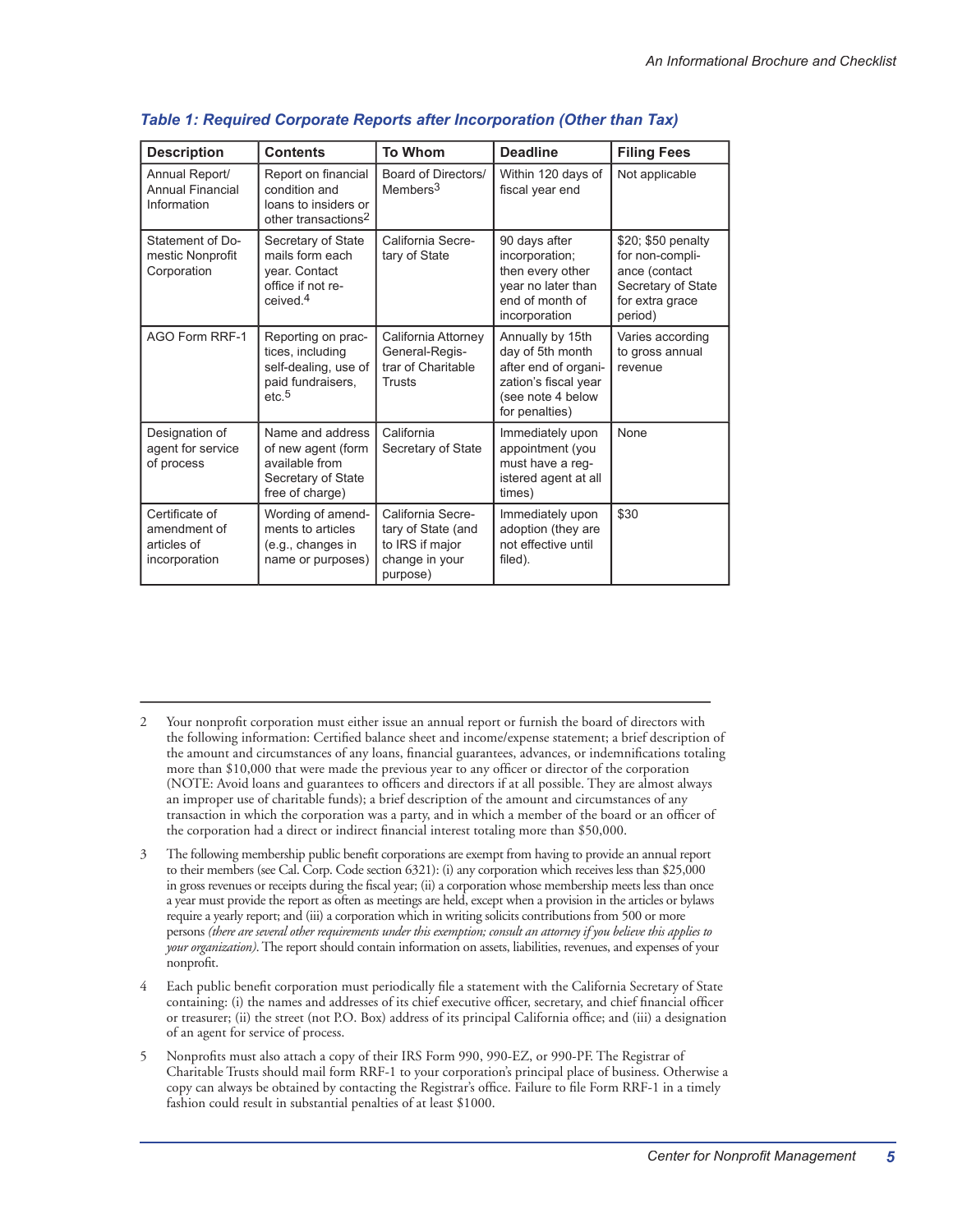# **What federal and state tax/** informational returns must we file?

What federal and state tax/<br>
informational returns must we file?<br>
The following discussion of taxes and tax reporting requirements is intended only<br>
to outline your organization's reporting responsibilities. You should con to outline your organization's reporting responsibilities. You should consult with your organization's accountant to set up procedures to ensure that you trace all the information you need to meet the requirements, and to set up a system for withholding and paying taxes and filing reports.

| <b>To Whom</b>                                    | <b>By Whom</b>                                                                                                      | <b>Contents</b>                     | Form                     | <b>Deadline</b>                                               | <b>Penalty for</b><br>late/non<br>filing                                                                                                                                            |
|---------------------------------------------------|---------------------------------------------------------------------------------------------------------------------|-------------------------------------|--------------------------|---------------------------------------------------------------|-------------------------------------------------------------------------------------------------------------------------------------------------------------------------------------|
| <b>IRS</b>                                        | Nonprofits,<br>other than<br>churches, with<br>gross receipts<br>over \$100,000                                     | Report of<br>incomes and<br>expense | <b>IRS 990</b>           | Within $4\frac{1}{2}$<br>months of<br>close of fiscal<br>year | \$20/day, not to<br>exceed smaller<br>of \$10,000 or<br>5% of gross<br>receipts (larger<br>penalties apply<br>to organiza-<br>tions with gross<br>receipts over<br>\$1 million) $6$ |
|                                                   | Nonprofits with<br>gross receipts<br>between<br>\$25,000 and<br>\$100,000, and<br>total assets un-<br>der \$250,000 | Same                                | <b>IRS 990 EZ</b>        |                                                               |                                                                                                                                                                                     |
|                                                   | $501(c)(3)$ s who<br>file 990 or 990<br>EZ                                                                          | Additional<br>information           | <b>IRS</b><br>Schedule A |                                                               |                                                                                                                                                                                     |
| California<br>Franchise Tax<br>Board <sup>7</sup> | Nonprofits<br>other than<br>churches, with<br>gross receipts<br>over \$25,000                                       | Report of<br>income and<br>expenses | Cal 199                  | Within $4\frac{1}{2}$<br>months of<br>close of fiscal<br>year | \$5/month, not<br>to exceed \$40                                                                                                                                                    |
|                                                   | Nonprofits<br>other than<br>churches, with<br>gross receipts<br>under \$25,000                                      | Same                                | Cal 199 B                |                                                               |                                                                                                                                                                                     |

#### *Table 2: Required Tax Returns*

7 As to California Form 199, there is an initial filing fee of \$10, and an additional \$15 filing fee if a return is filed late without reasonable cause. These fees are waived for certain organizations.

<sup>6</sup> In addition to the IRS penalties shown in the table, a penalty will be imposed on a "responsible person" who fails to respond to an IRS demand that a Form 990/990 EZ be filed. This penalty is \$10 per day, up to a maximum of \$5000. There are also penalties for failing to pay any tax due in a timely manner, for willfully failing to file a return, and for filing fraudulent returns or making fraudulent statements to the IRS. Remember: a corporation's limited liability protection does not apply to liability for unpaid taxes and tax penalties. The IRS and the State Franchise Tax Board can seek payment from persons associated with your nonprofit corporation who are responsible for reporting and paying its taxes.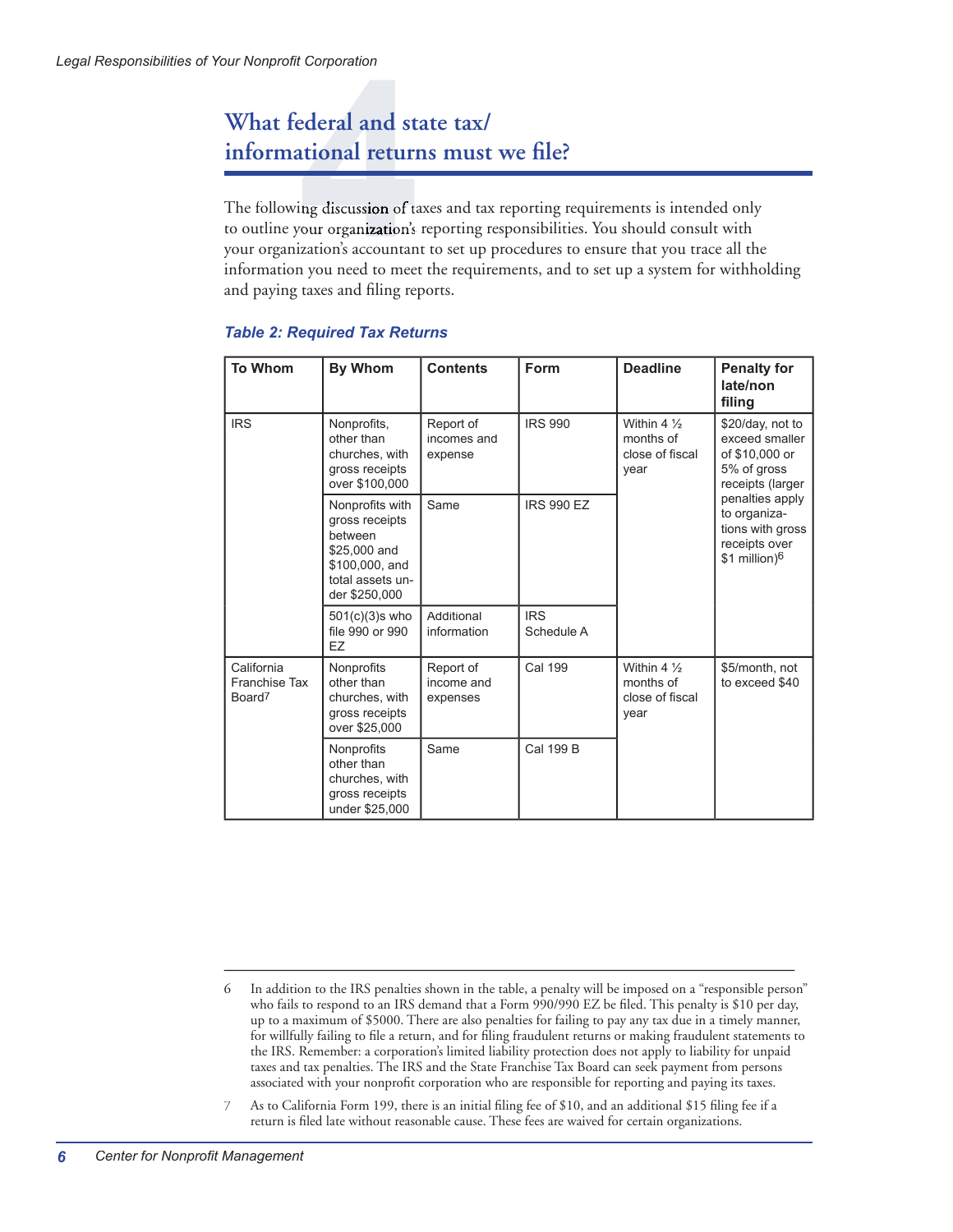| <b>To Whom</b>                       | <b>By Whom</b>                                                                                                                             | <b>Contents</b>                             | Form             | <b>Deadline</b>                                                                             | <b>Penalty for</b><br>late/non<br>filing |
|--------------------------------------|--------------------------------------------------------------------------------------------------------------------------------------------|---------------------------------------------|------------------|---------------------------------------------------------------------------------------------|------------------------------------------|
| <b>IRS</b>                           | Nonprofits<br>earning more<br>than \$1000<br>gross income<br>annually from<br>trade or busi-<br>ness unrelated<br>to tax-exempt<br>purpose | Report of unre-<br>lated business<br>income | <b>IRS 990 T</b> | Within $4\frac{1}{2}$<br>months of<br>close of fiscal<br>year                               | Same as for<br>Form 990s                 |
|                                      | Organizations<br>filing 990-T<br>which expect<br>income tax<br>due of \$500 or<br>more                                                     | Quarterly<br>estimated tax<br>payment       | <b>IRS 990 W</b> | 15th day of<br>fourth. sixth.<br>ninth and<br>twelfth months<br>of fiscal year <sup>8</sup> |                                          |
| California<br>Franchise Tax<br>Board | Nonprofits<br>earning more<br>than \$1000<br>gross income<br>annually from<br>trade or busi-<br>ness unrelated<br>to tax-exempt<br>purpose | Report of unre-<br>lated business<br>income | Cal. 109         | Within $4\frac{1}{2}$<br>months of<br>close of fiscal<br>year                               | Same as for<br>Form 199                  |

Cities also levy taxes, and nonprofits may have to pay them or obtain an exemption. In Los Angeles, exemptions are obtained through the Office of Finance. For more information, go to www.lacity.org/finance; telephone 213-978-3050.

# **What records must we keep available, and for public inspection?**

**5** The corporation must keep copies of its Articles of Incorporation, Bylaws, and all amendments at its principal California office, and make them available for public<br>. inspection.

Nonprofit organizations required to complete IRS Form 990<sup>9</sup> must make available for public inspection copies of their Form 990 for the previous three years. These copies must be available during regular business hours throughout the year. The names of contributors to the organization need not be disclosed. These organizations must also make available for public inspection, during regular business hours throughout the year, the following documents: (i) copies of the application for tax exemption (IRS Form 1023) filed by your nonprofit with the IRS; (ii) papers submitted in support of your exemption application; (iii) the determination letter from the IRS confirming recognition of the tax-exempt status; and (iv) any other document issued by the IRS with respect to your exemption application. Internal Revenue Service Notice 88-120, 1988-2 Cum Bull 454, provides guidelines for the disclosure requirements.

<sup>8</sup> IRS Form 990-W: Even if not due, because the total annual income tax expected to be due is less than \$500, use this form to compute any annual tax actually due.

<sup>9</sup> This excludes religious organizations and nonprofits with less than \$25,000 in gross receipts.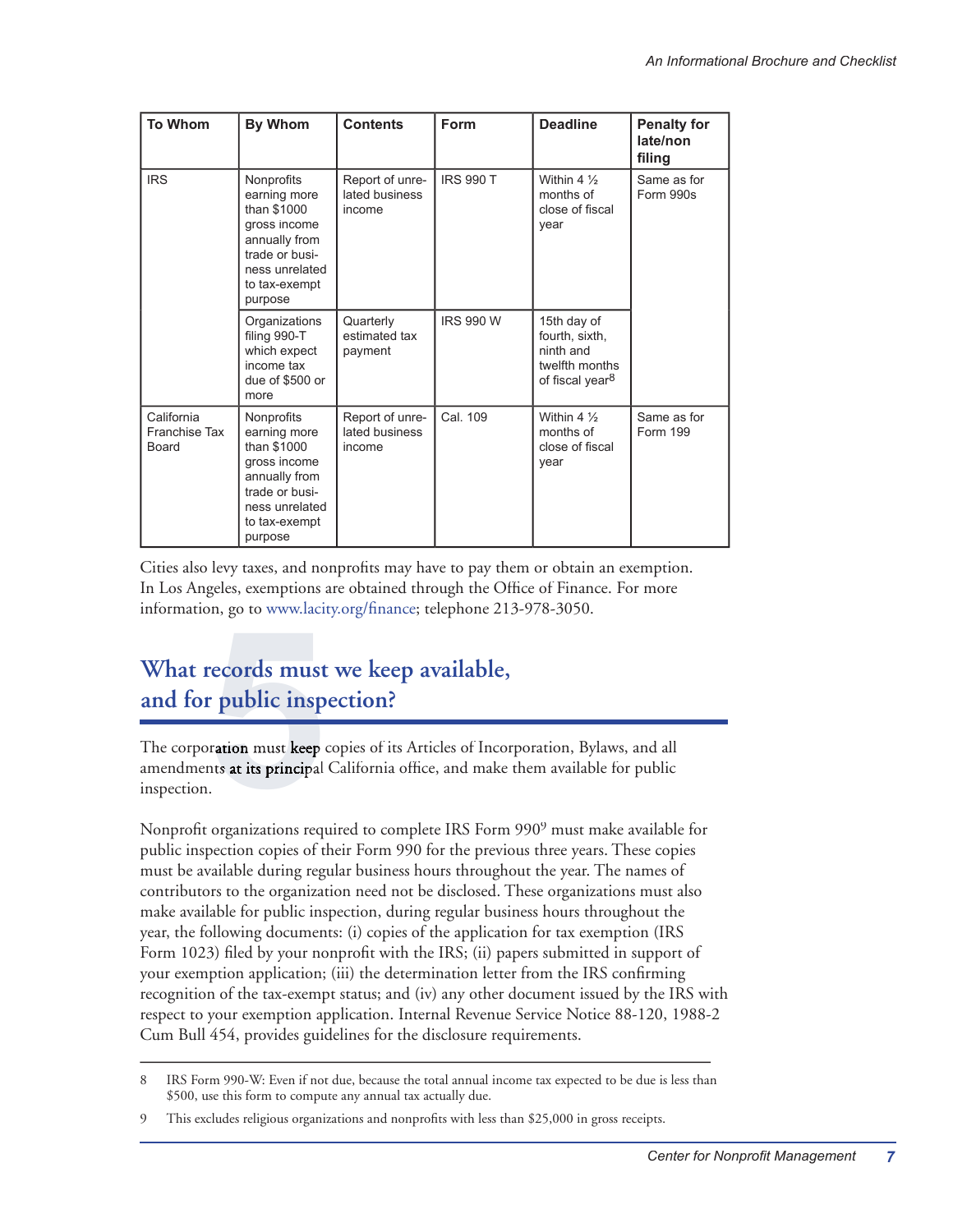A failure to satisfy the requirements for public inspection without reasonable cause will subject the organization and the person responsible for the failure to a penalty of \$10 per day. The maximum penalty for failure to disclose a return is \$5,000, but there is no maximum penalty for failure to disclose an exemption application. If the failure to disclose is intentional, an additional penalty of \$1,000 for each return or application is imposed. Moreover, anyone who furnishes information to any person, under the public inspection requirements, known to be fraudulent or false, may be fined up to  $$10,000$ (\$50,000 in the case of a corporation), or imprisoned for up to one year, or both.

# **What employee-related laws must we comply with?**

**employee-rel**<br> **comprofit organiza**<br> **and state laws goverantion rules, and<br>
empt from some of** Legally, a nonprofit organization is treated like any other employer; it is generally subject to federal and state laws governing terms and conditions of employment, such as overtime and vacation rules, and to prohibitions on discrimination. (Religious organizations may be exempt from some of these rules.)

Even if your nonprofi t does not intend to hire employees, you must still apply to the IRS for a federal Employer Identification Number ("EIN") by filing an SS-4 with your federal tax exemption application. If you have paid employees, you must also register with the California Employment Development Department.

With respect to wages paid to employees, all non-religious section  $501(c)(3)$  organizations are required to withhold and pay taxes imposed under the Federal Insurance Contributions Act (FICA), the Federal Unemployment Tax (FUTA), and California Unemployment and Disability Insurance Act. These organizations are also required to withhold and deposit federal and state income taxes on employees' wages. Payments to independent contractors must be reported to the IRS on form 1099. Because of the extensive record keeping and reporting requirements arising from these obligations, we urge you to discuss them with your financial advisor or accountant.

Payment for services performed by an employee of a religious, charitable, educational or other organization described in section 501(c), that are generally subject to FICA taxes if the payments are \$100 or more for the year, are not subject to federal unemployment taxes (FUTA). Payments for services performed by a minister of a church or a member of a religious order are not subject to FICA or FUTA taxes.

# **What licenses must we obtain?**

## **Business Licenses**

**1744 CONTERNATE:**<br> **7744 CONTERNATE:**<br> **7744 CONTERNATE:**<br> **7744 CONTERNATE:**<br> **7744 CONTERNATE:**<br> **7744 CONTERNATE:**<br> **77445 CONTERNATE:**<br> **77445 CONTERNATE:** Your nonprofit corporation may be required to obtain a business license, or an exemption from the license requirement, from the city in which it will be operating. In Los Angeles, the license requirement is taken care of through the process of applying for an exemption from city taxes. See the text immediately following Table 2 on page 7.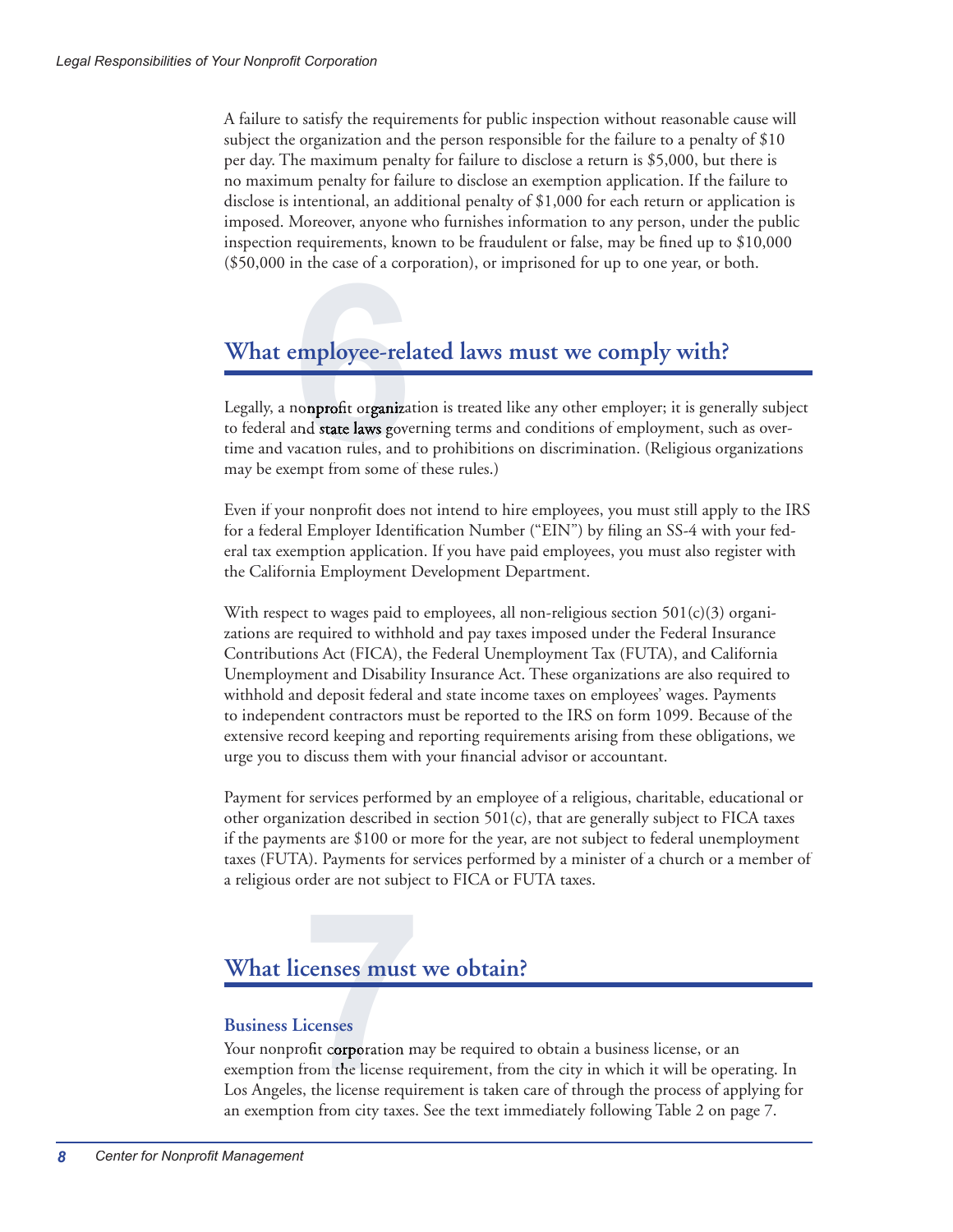## **Solicitation of contributions**

More than 100 California cities and counties require nonprofit corporations to register with them before soliciting funds from the public at large. (See www.ceb.com/info/ NonprofitsAppendixC.asp). For example, the City of Los Angeles requires organizations soliciting contributions from the public within city limits to register with the Charitable Services Section, Commission Investigation Division, Los Angeles Police Commission (phone: 213-978-1144), whether or not they are using a "commercial fundraiser." You must file with the city a "Notice of Intention to Solicit Charitable Contributions." The city provides a document called "Procedures, Ordinances and Standards for Charitable Solicitations in the City of Los Angeles."

The California "Nonprofit Integrity Act of 2004" imposes new statewide requirements on fundraising by nonprofits (see Cal. Gov. Code sections 12581 through 12599.7). Nonprofits are prohibited from contracting with any "commercial fundraiser" or "fundraising counsel,"10 or to raise funds for any other charity required to be registered with the state, unless the fundraiser, fundraising counsel or other charity is registered with the Attorney General prior to the commencement of the solicitation. In addition, you must have a written contract with any commercial fundraiser that you use, signed by an official of the nonprofit, and including a lengthy list of provisions detailed in the law. You must establish and exercise control over fundraising activities conducted for your benefit, including approval of all contracts and agreements, and assure that fundraising activities on your behalf are conducted truthfully and without coercion.

In addition, notice of a solicitation campaign by a "commercial fundraiser for charitable purposes" must be filed with the Charitable Services Section of the Registry of Charitable Trusts in the office of the Attorney General<sup>11</sup> at least 10 days before the commencement of the solicitation campaign, events, or other services. There is an exception to this advance notice period, for charitable fundraising for disaster and emergency relief. The Registry of Charitable Trusts has a pamphlet available detailing the requirements.

# **How do we maintain our organization's tax-exempt status?**

**8** Charitable Trusts<br> **8** We maintain<br>
Ir nonprofit is a scl<br>
arity" and must rec<br>
d solicitation of ful<br>
in tax-exempt statu Unless your nonprofit is a school, hospital, church or private foundation, you are a "public charity" and must receive a substantial part of your income from contributions from broad solicitation of funds from the public.

To maintain tax-exempt status your nonprofit corporation must also follow certain statutory requirements that are designed to ensure the accountability of public benefit corporations. Failure to comply with such rules can result in loss of tax exemption, which will mortally wound the organization, and can result in significant personal liability for

<sup>10</sup> *Commercial fundraiser*: A person or company who solicits contributions, or receives or controls those contributions, or employs or engages any compensated person to solicit or control those contributions. An employee of the charitable organization receiving those contributions is not included. *Fundraising counsel*: A person or company who, for compensation, manages, advises, or prepares material for, the solicitation of contributions. An attorney or employee of the charitable organization receiving those contributions is not included.

<sup>11</sup> Office of the Attorney General, Registry of Charitable Trusts, P.O. Box 903447, Sacramento, CA 94203-4470; Phone: 916-445-2021; Web: www.ag.ca.gov/charities/index.htm.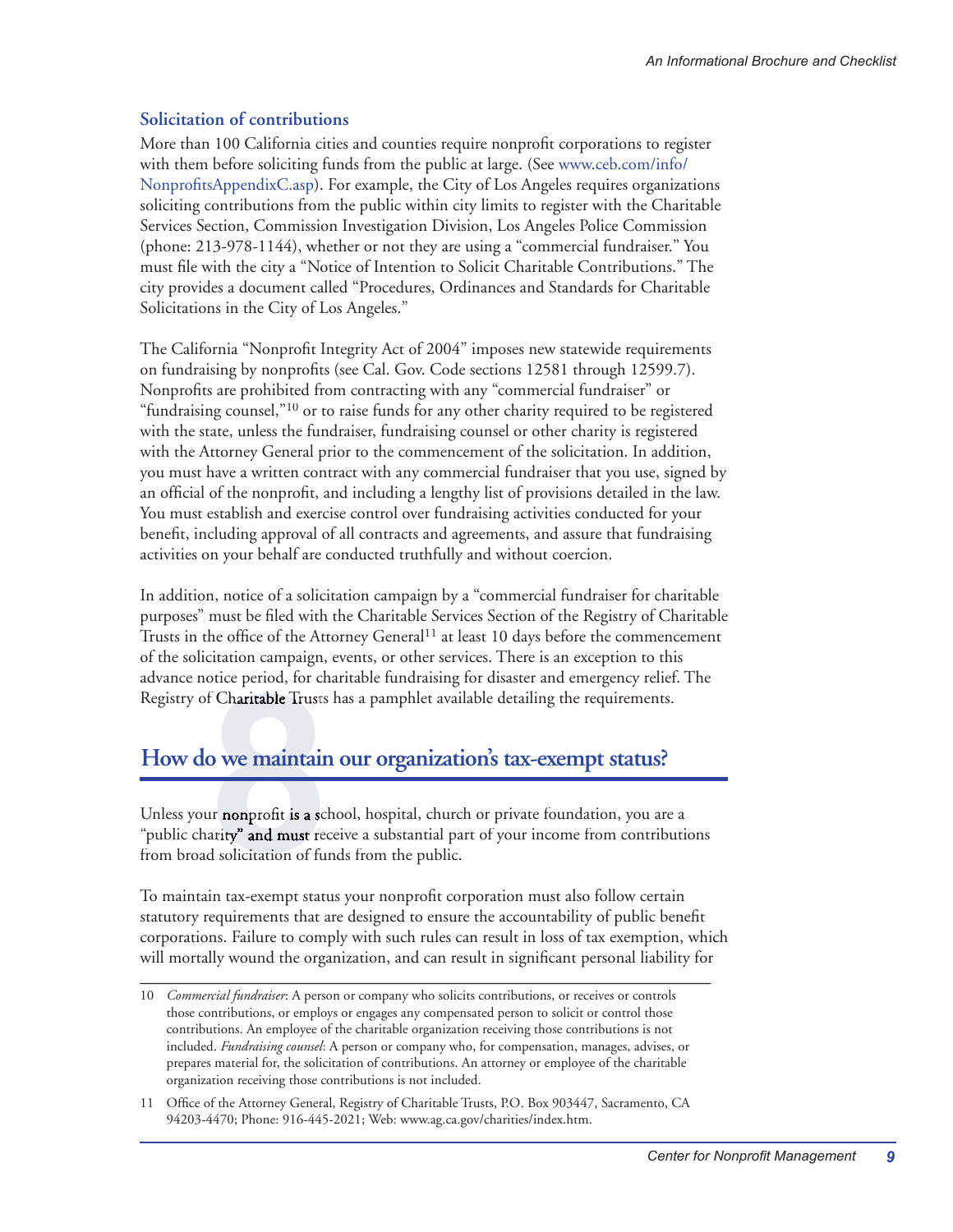directors and officers. If you become concerned that you may be violating one of the requirements discussed below, you should promptly consult an attorney. It would also be a good idea to consult an attorney whenever you amend your Articles of Incorporation to change aspects of the articles other than the organization's name or agent for service of process (for example, when changing or amending the organization's statement of purpose), because changes can affect the corporation's tax-exempt status.

### **The Operational Test**

To meet the IRS' operational test, your charitable organization must be operated exclusively for tax-exempt purposes. This does not require complete and total devotion to exempt activities, but only an insubstantial amount of the organization's activities can be for nonexempt purposes.

If a nonexempt activity is deemed to be substantial, your organization's tax-exempt status will be revoked. Additionally, if any part of an organization's earnings benefit interested persons or it is deemed an "action" organization (an organization that participates in political activity), then tax-exempt status will be revoked. The best course is to be cautious when expanding your group's activities, and to keep careful records of your nonexempt activities.

### **The "Public Support" Test**

To avoid being classified as a "private foundation," your nonprofit must obtain its financial support from multiple and diverse sources. You should periodically review this requirement with your accountant. In addition, any time you are offered a large grant of support from a single source or related sources, you should consult your accountant or lawyer before accepting it.

### **Carrying on a Trade or Business**

Your nonprofit organization may operate a trade or business as a substantial part of its activities and still maintain its tax-exempt status, so long as the trade or business is not the primary purpose of your organization *and is in furtherance of the organization's exempt purpose*. Some of the factors considered by the IRS in making this determination include the size and extent of the trade or business and the size and extent of the organization's activities that further one or more exempt purposes. Since this determination is made on the particular facts of each case, and thus the IRS' response to any corporation's particular situation is difficult to predict, careful consideration should be given to any business involvement.

### **Private Inurement**

The directors, officers and employees of your tax-exempt organization may not receive any financial benefits from the organization or its activities beyond the fair market value of the services they furnish the organization. The receipt of such benefits is called private inurement. This requirement serves to ensure that your organization truly serves a public purpose, and is not simply a vehicle for the enrichment of the persons involved. Directors, officers and employees may, however, receive the benefits of services the organization offers to a charitable class of persons, if they belong to the class (e.g. referral of an affordable housing unit to a low income board member). Issues of private inurement frequently arise in the following situations: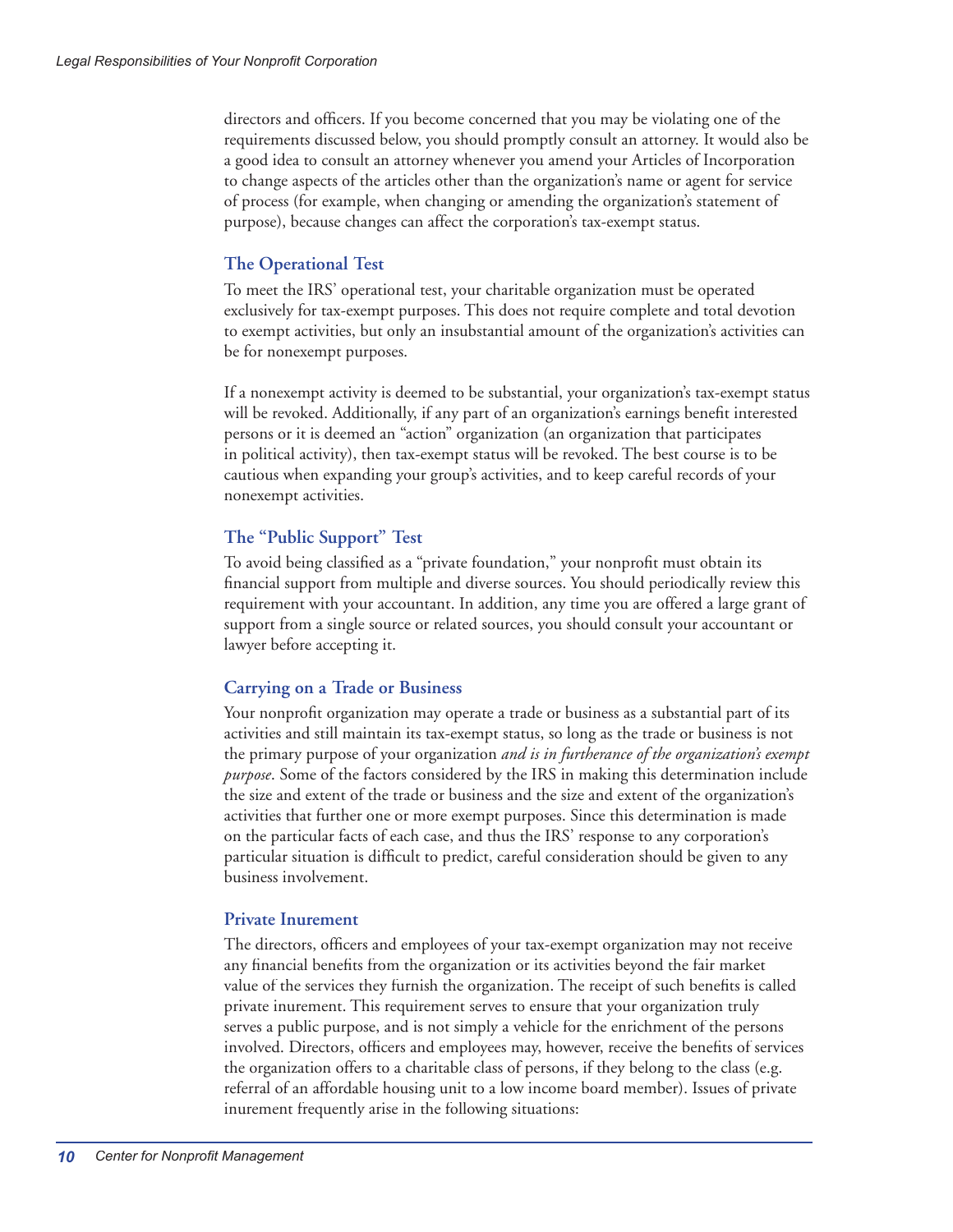*Insider Transactions*: Transactions between the organization and persons who control or contribute to it. Related individuals must be dealt with at arm's length (in an adversarial and businesslike manner) and the organization's interests must be protected.

*Percentage Compensation*: If an employee's compensation is based on a percentage of the organization's income, the compensation must be reasonable in light of the nature of the employee's work, and should be the result of arms-length negotiations. IRS rules make directors and certain others potentially liable for payments that violate this requirement.

*Compensation of Directors*: While all directors may be compensated for their services as directors, no more than 49% of the directors of an organization may be compensated for any other service (for example, as officers or employees of the organization).

*Donor's Retention of an Interest*: Private inurement may be found if a donor retains an interest in donated property. There are acceptable ways for donors to retain control over how a gift is used, or to keep some form of interest in a gift, but complex rules govern these situations. Your organization should encourage donors to seek advice of their own counsel in such situations.

*Transactions between the Corporation and Directors*: Self-dealing transactions are those in which (i) your corporation is a party, and (ii) one of more of its directors has an important financial interest. Transaction in which a director has an important financial interest are not prohibited completely, but are permitted only if the corporation is acting in its own best interest and for its own benefit. Additionally, the transaction must be approved by one of the following methods:

**Board of Directors:** Nonprofit corporations usually choose approval by the board of directors. Approval must be obtained *before* any part of the transaction is consummated. The board's authorization or approval must be in good faith, by a vote of a majority of the board, excluding any interested director, and with knowledge of the material facts concerning the transaction and the interested director's interest in the transaction. Before approving the transaction, the board must investigate and consider alternative arrangements and in good faith determine that the corporation could not obtain a more advantageous arrangement with reasonable effort under the circumstances.

**Attorney General**: The board can obtain approval from the California Attorney General. The approval of a loan to or a guarantee of an obligation of a director or officer can be approved only by the Attorney General or by a court in an action in which the Attorney General is a party. (Obviously, loans to a director or guarantees of a director's personal obligations may only be made in extraordinary situations. A good rule of thumb is never to make such loans or guarantees.)

**Statute of Limitations:** The statute of limitations for someone filing an action on behalf of the corporation or the public against a director based on alleged selfdealing will be reduced to two years if written notice of the transaction is given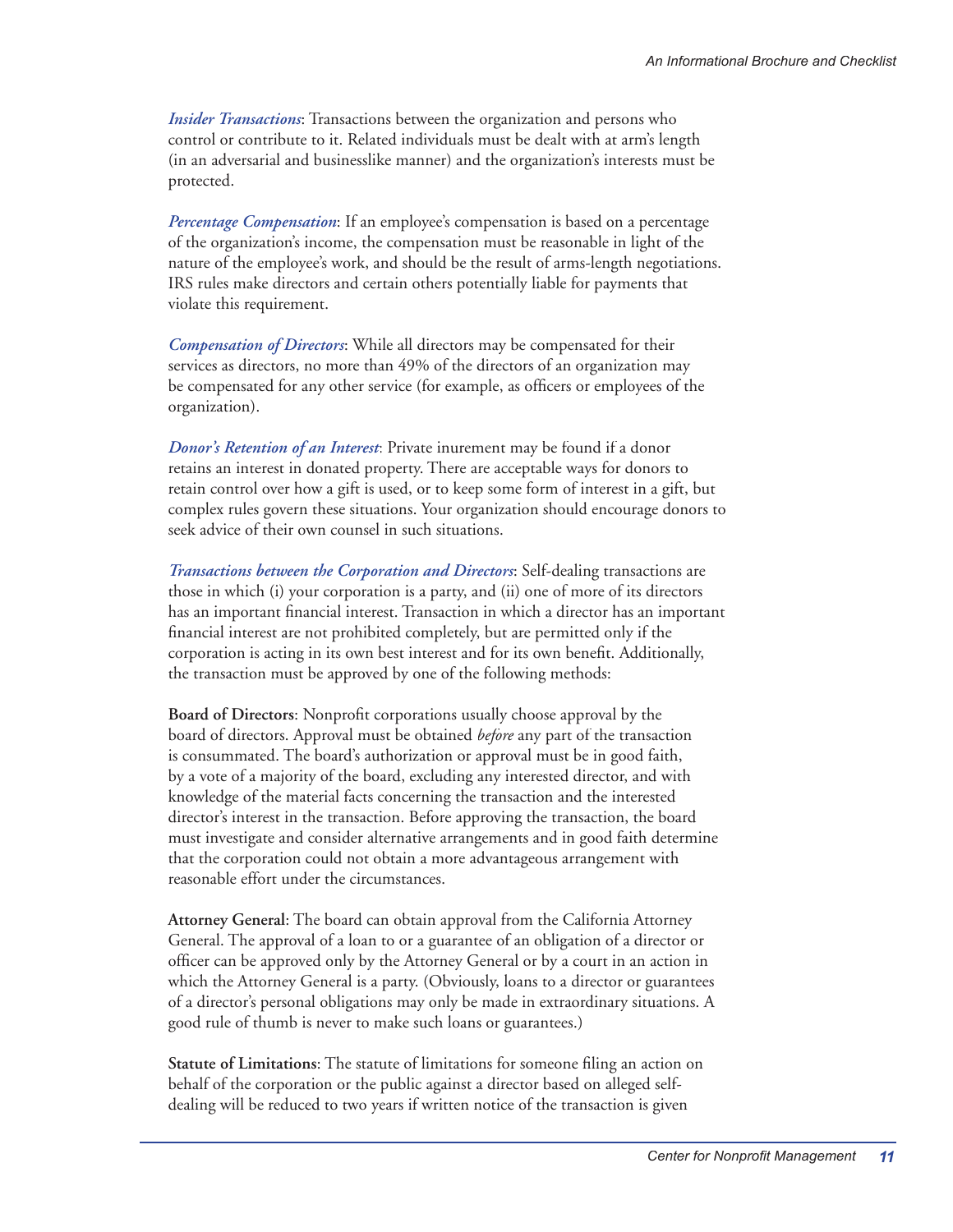to the California Attorney General. If no notice is filed, the limitations period is three years after the transaction occurred, or ten years if the suit is brought by the California Attorney General. Under appropriate circumstances, a court may allow a suit to be brought after expiration of the applicable period.

## **Material Change**

A material change in your nonprofit organization's character, purpose, or method of operation may result in the loss of its tax-exempt status. Prior to conducting activities that are different from those set forth in your Federal and California tax-exempt applications, your organization should seriously consider whether or not the activities are consistent with its exempt purposes. You may want to request a determination letter from the IRS.

## **Lobbying and Advocacy**

Nonprofits play a critical role in our society by advocating for the best interests of the public at large as well as for particular causes and groups of people. Nonprofit organizations often unnecessarily limit their involvement in debates about important public policy issues out of fear of losing their tax exempt status. The good news, though, is that:

- 1. Most policy advocacy is not lobbying. Since there is no limit or restriction on the amount of such non-lobbying advocacy, it does not pose a threat to the organization's tax exemption.
- 2. Nonprofits actually can do a good deal of lobbying under current IRS limits without endangering their tax exemption.

Under IRS regulations, "lobbying" is defined as:

- a communication
- to legislators (or urging the public to contact legislators)
- intended to influence specific legislation

Tax exempt  $501(c)(3)$  nonprofit organizations are prohibited from lobbying "except to an insubstantial degree." The IRS evaluates an organization's lobbying activities under two rules.

- The general rule looks at the totality of an organization's lobbying activities, whether by paid staff or volunteers, and considers whether those activities are "insubstantial." This test gives the IRS fairly broad discretion; courts have in the past considered expenditures of more than 5% of the organization's budget, time, and effort to be "substantial."
- The other more defined test is the  $501(h)$  expenditure test, named after the bright line rule set forth in Section 501(h) of the Internal Revenue Code. This test sets specific dollar limits on a nonprofit's lobbying activities. The  $501(h)$  test not only sets clear limits, it also only includes lobbying expenditures (money and staff time) toward those limits; the work of volunteers is not counted against the limits, as it would be under the "insubstantial" test. In order to be governed by the 501(h) test, an organization must file a form electing to be evaluated under the rule (IRS Form 5768). The disclosures required under the 501(h) test are essentially the same as that required for the annual informational return (IRS Form 990).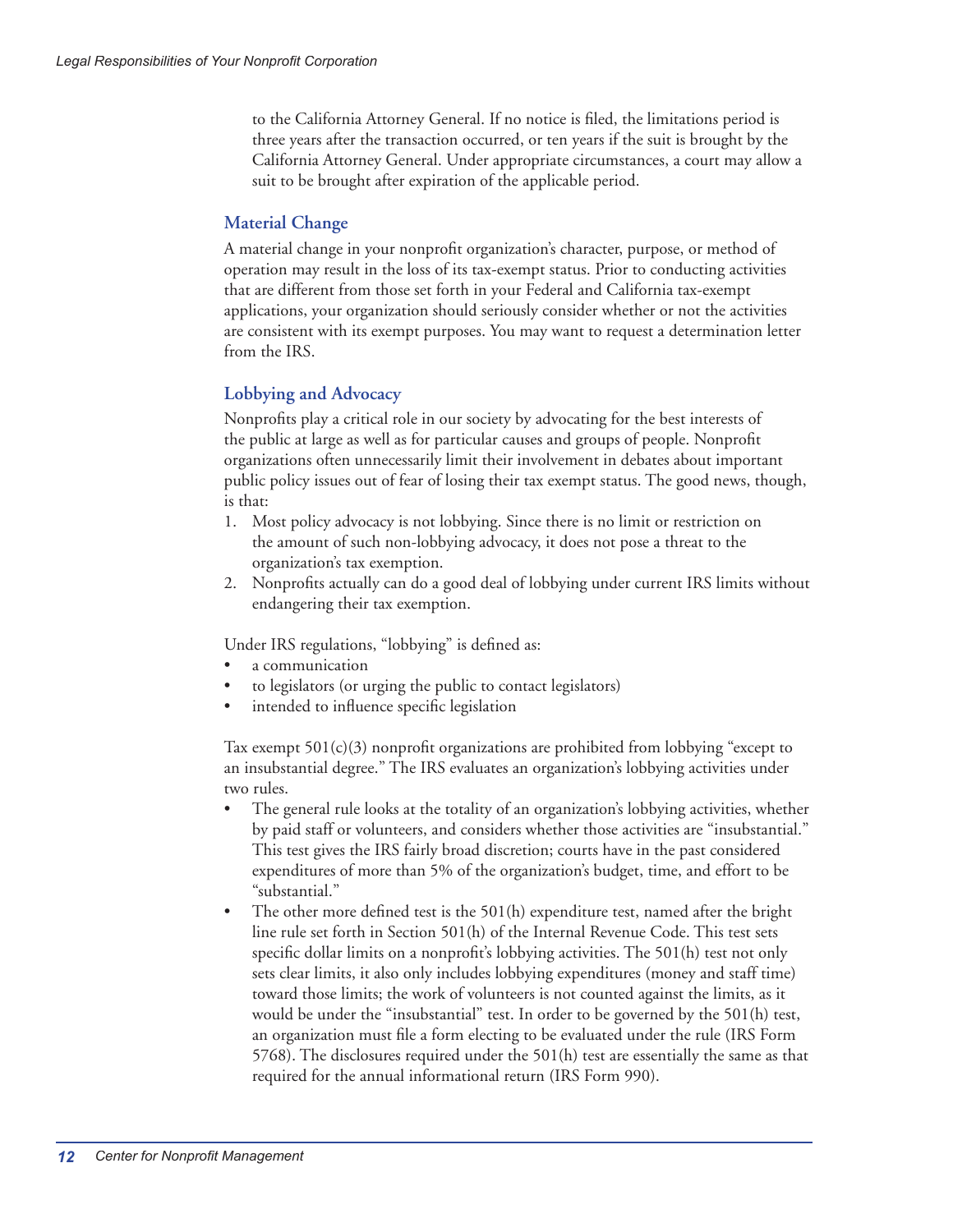In most cases, an organization will be able to engage in more lobbying activity, with greater confidence that it will not endanger its tax exempt status, if it elects to be governed by the 501(h) test. The 501(h) rule places an overall limit of \$1 million on lobbying expenditures, however, so organizations with very large budgets may be able to do more lobbying under the old "insubstantiality" rule.

#### *Elections*

Nonprofits definitely can get involved in election campaigns for or against ballot initiatives or referenda, so long as that is not the organization's primary purpose. These campaigns are very important policy tools in California and many other states. In these circumstances, trying to influence how people vote on initiatives is simply treated like other forms of lobbying, since the voters act as legislators in approving or rejecting a ballot initiative.

On the other hand, supporting or opposing any candidate for elected office, even in nonpartisan races, is strictly prohibited and can result in loss of your tax exemption.

For a more detailed discussion, go to www.cnmsocal.org/For Nonprofits /FAQLobbying.html. Finally, it is wise to seek advice of a lawyer in planning lobbying or advocacy activities.